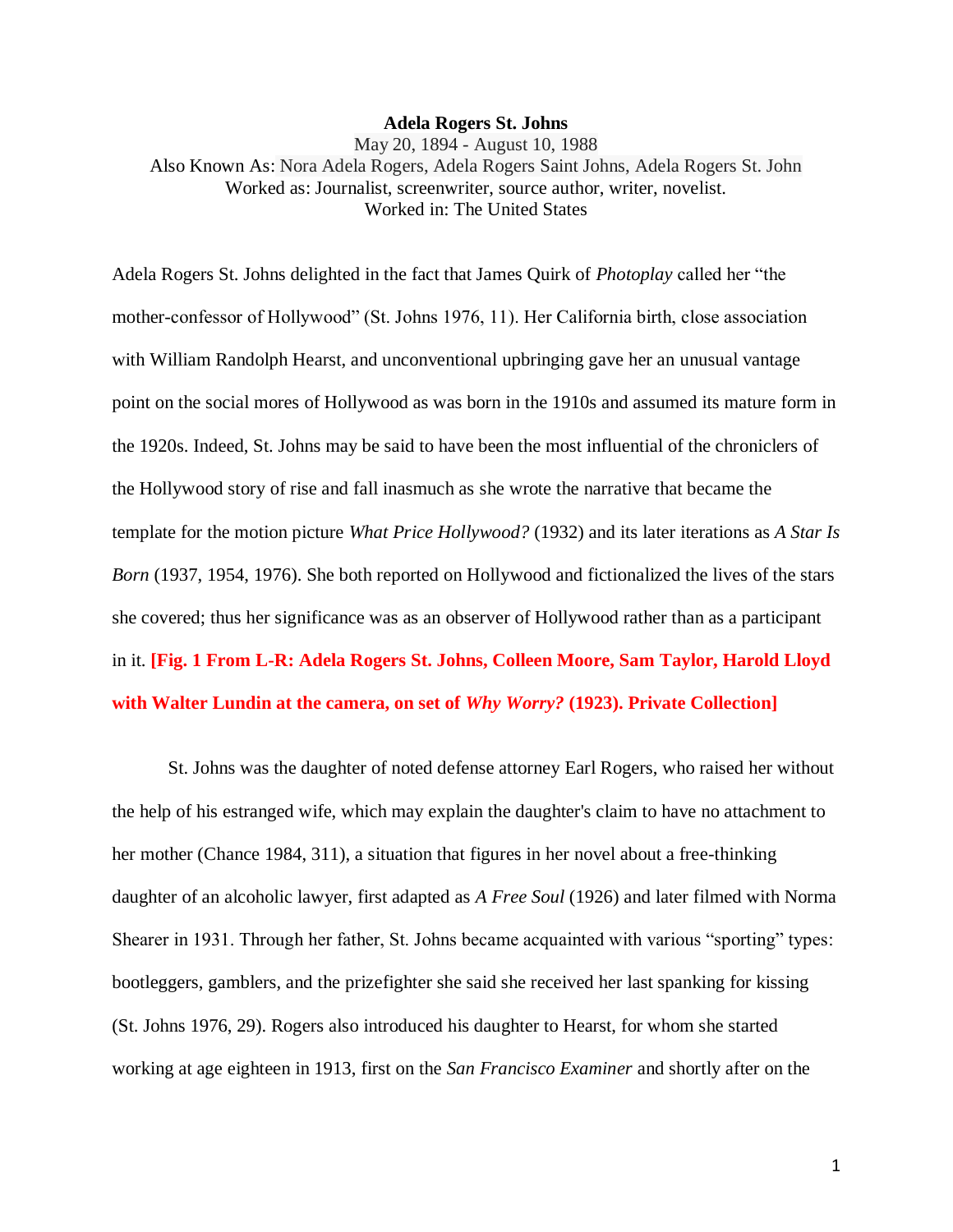*Los Angeles Herald* (St. Johns 1969, 38). Their association continued until Hearst's death in 1951. St. Johns's close friendship with Hearst's mistress Marion Davies and her frequent visits to San Simeon, his California castle, permitted the journalist privileged access to her subjects, and Hearst media properties*—Cosmopolitan*, *McClure's*, *Nash's Magazine* (published in England), and *Photoplay*—gave her work visibility and wide circulation. St. Johns was evidently one of Hearst's favorite reporters (Nasaw 2000, 372) and he gave her important assignments beyond the motion picture industry. She covered the rise and fall of Huey Long and the trial of Bruno Hauptmann, indicted in the Lindbergh baby kidnapping case (St. Johns 1969, 383–411; 311–42). Most significantly for film history, she requited Hearst's trust with loyalty that most likely involved collecting "dirt" on director Orson Welles in retaliation for making the famous Hearst exposé *Citizen Kane* (1941) (Nasaw 568; Pizzitola 2002, 425). **[Fig. 2 Lantern slide,** *The Heart of a Follies Girl* **(1926). Courtesy of the [Cleveland Public Library Digital Gallery, W. Ward](https://cdm16014.contentdm.oclc.org/digital/collection/p4014coll16)  [Marsh collection.](https://cdm16014.contentdm.oclc.org/digital/collection/p4014coll16)]**

As her contributions to *Photoplay* show, Adela St. Johns's factual reporting on cinema culture covered a range of subjects. Her submissions for 1922, for example, included brief articles on Lila Lee, Mae Busch, Ruth Roland, Harold Lloyd, Bebe Daniels, and the young Joseph Talmadge Keaton, son of Buster Keaton and Natalie Talmadge. Her fiction in the same year included "Miss Dumbbell," "The Last Straw," and "The Fan-Letter Bride." The first is about a handsome young actress who can't get a husband until she gets a "line" to spin and thus catches a young man as unpretentious as she is; the second about a demanding actor whose wife must leave him before he sees what she means to him; and the last about a young actor who has been betrayed romantically by his costar and marries the writer of a fan letter in order to be married before his traducer can be, only to discover that he has found the perfect woman. As I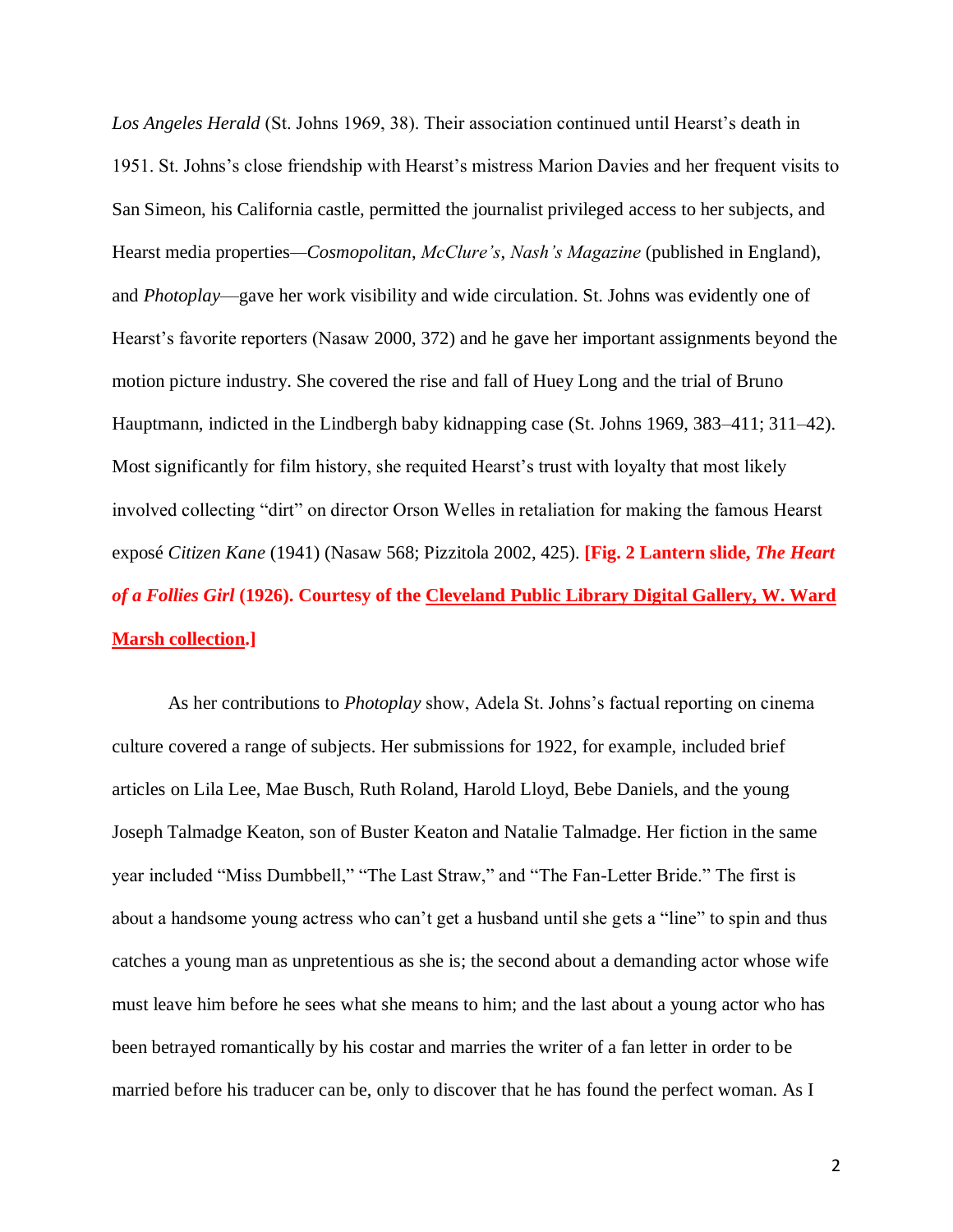have argued elsewhere of St. Johns's *Photoplay* fiction, stories in fan magazines may have offered a means of telling the untellable without risking the destruction of the reputations that represented huge studio investments (Morey 344). But while it is possible to read St. Johns's fiction as operating in the mode of the *roman à clef*, the issue is not one of disguising identities in order to avoid prosecution for libel. Rather, St. Johns populates her fiction with the drunks, drug addicts, and seducers that are never present in *Photoplay*'s reportage. Her fiction, in other words, explores the background that is acknowledged only to be disavowed in the coverage of individual stars and the industry.

If one is inclined to read St. Johns's novels as containing portraits of recognizable figures, one does not have to go far to find a savage picture of Cecil B. DeMille, the original for director William Dvorak in 1925 novel *The Skyrocket*. Dvorak affects a riding crop and is the master of the bathing scene, directing a film entitled *Roman Bath*. Starlet Sharon Kimm is his discovery and acolyte, and Dvorak is a particularly sophisticated voluptuary who delights in psychological games. As Sharon's one genuine friend insists to the man who will marry the starlet, "It isn't that [Dvorak] debauches Sharon's body. He doesn't do that. It doesn't interest him. But he debauches her soul and her mind.... He makes every one who is around him think the only things that matter in the world are fame and success and money. He swamps them in the luxury that surrounds him until they can't breathe" (180–81). St. Johns's 1969 autobiography confirms her dislike of DeMille (20), although she claimed in a 1964 interview with Kevin Brownlow to "have had great fun with C. B." (Brownlow 1968, 185). Whatever her attitude toward DeMille, however, the insight of *The Skyrocket* is that the problems of Hollywood are collective rather than individual, that the film industry creates an environment in which it is difficult to live sanely, a motif endlessly present in her fiction as well as in her several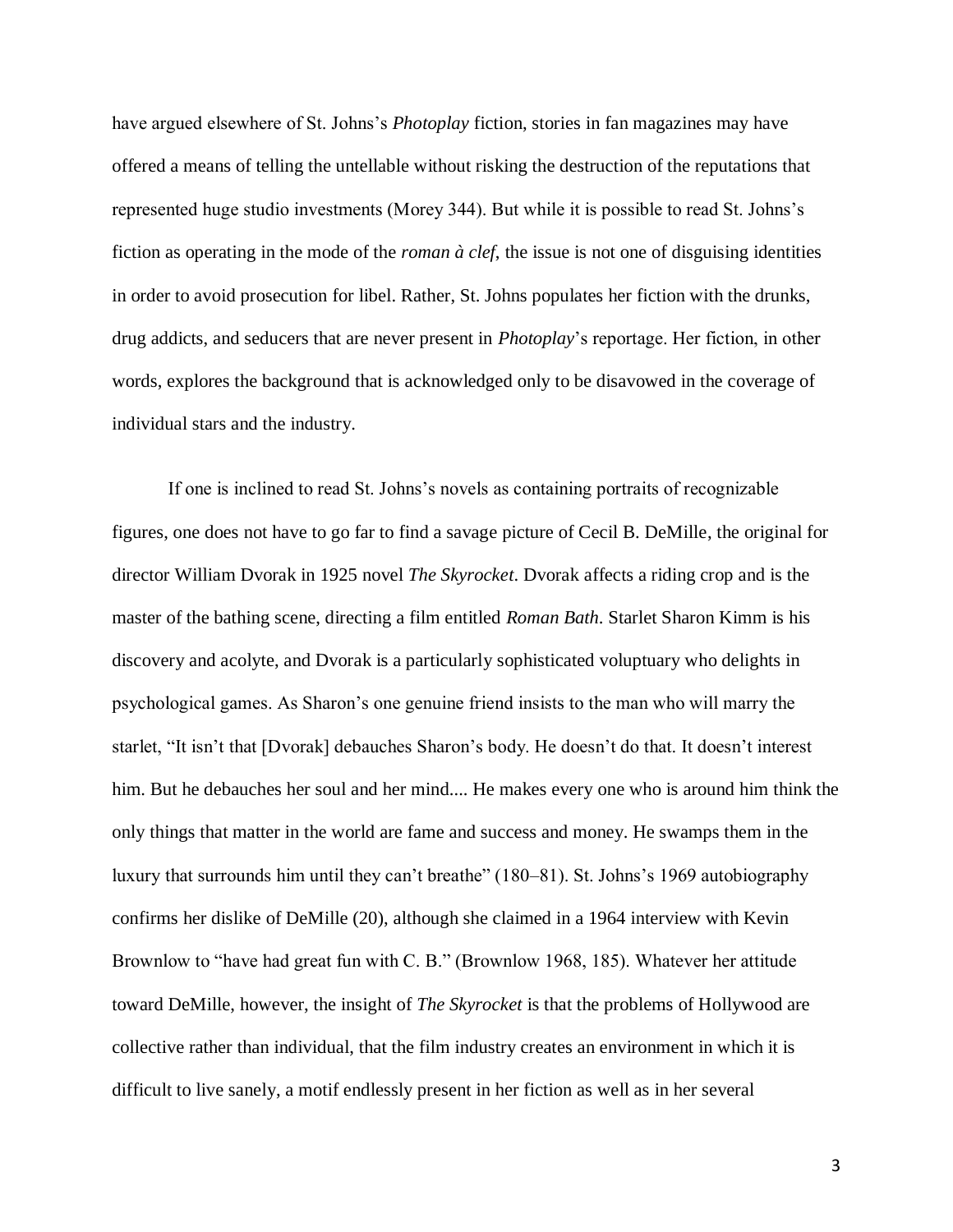autobiographies. St. Johns saw herself as a feminist, and she was certainly a jaundiced observer of the virtues of husbands, having cycled through three marriages, all of which ended in divorce. As a feminist, however, she was not convinced that women could have everything that modernity promised them, even in Hollywood (St. Johns 1969, 17–26). Her fiction, for example, relentlessly emphasized the importance of marriage, domesticity, and child bearing for her heroines, who often renounce promising careers in order to occupy their "proper" places as wives and mothers. The short stories and novels are nonetheless populated by secondary female characters, frequently involved in behind-the-camera careers such as screenwriting and editing, all of whom are either the abettors of heroines who must be married off or the critics of the men who want these heroines. It is these secondary characters whose relationship to domesticity is unconventional. Examples include Helene, the chain-smoking editor in "Miss Dumbbell" who wears "worn tan knickers and stained puttees" (32) and who provides the necessary "line" to the heroine, and Mrs. William Dvorak in *The Skyrocket*, "a brilliant woman who wrote books on sociology and was president of a league for the education of women voters", but who is also "just a little bored with her famous husband. She had even been known to laugh at him, lightly of course, in public" (164).

It was perhaps a combination of St. Johns's interest in courtroom scenes and her investment in women that led her to collaborate with Wallace Reid's widow, producer [Dorothy](https://wfpp-test.cul.columbia.edu/pioneer/ccp-dorothy-davenport-reid/)  [Davenport Reid,](https://wfpp-test.cul.columbia.edu/pioneer/ccp-dorothy-davenport-reid/) on two projects, the extant films *Broken Laws* (1924) and *The Red Kimono* (1925). The *Red Kimono* screenplay, adapted by [Dorothy Arzner](https://wfpp-test.cul.columbia.edu/pioneer/ccp-dorothy-arzner/) from St. Johns's story, encapsulates some of St. Johns's most characteristic strategies as an author, inasmuch as its fictionalizing of an actual court case highlights her habit of visiting and revisiting the same material in different forms over a long span of years. Indeed, St. Johns may be said to have come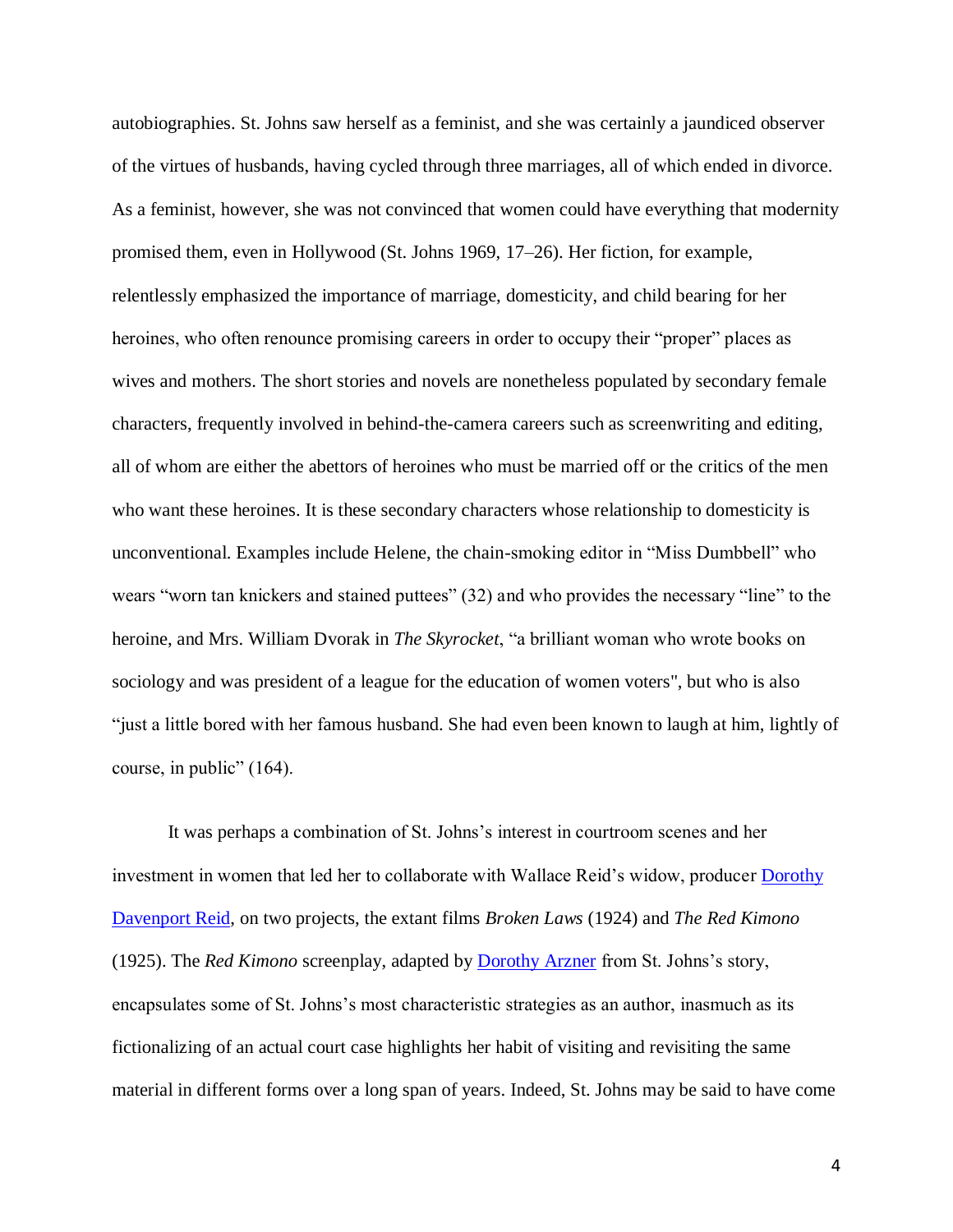into her own as a memoirist, producing at least three autobiographies: *The Honeycomb* (1969), *Love, Laughter and Tears* (1976), and even *How to Write a Story and Sell It* (1956), which, bursting with St. John's recollections of such figures as Damon Runyon and Paul Gallico, may be accounted a study in the force of anecdote rather than technique in instructing readers about narration.

The importance of Adela Rogers St. Johns as Hollywood observer became especially evident toward the close of her long life when she emerged as one of the most dynamic witnesses to 1920s Hollywood in her appearance in Kevin Brownlow and David Gill's 1980 Thames Television series "Hollywood." While it was Hearst who first provoked St. Johns's interest in retelling stories of a vanished Hollywood by commissioning her to write a series on the film industry for *The American Weekly* in 1950 (Pizzitola 436), St. Johns clearly found the project of recapturing the milieu and the participants of Hollywood from the 1910s to the 1950s a most congenial project. While the title "mother confessor" appears to have been used in reference to her rather promiscuously by *Photoplay* editor James Quirk, one might better suggest St. Johns's significance by calling her the "recording angel" of Hollywood.

**See also**: Gladys Hall

Anne Morey

#### **Bibliography**

Brownlow, Kevin. *Behind the Mask of Innocence: Sex, Violence, Prejudice, Crime: Films of Social Conscience in the Silent Era*. Berkley: University of California Press, 1968.

Chance, Jean C. "Adela Rogers St. Johns." *Dictionary of Literary Biography: American Newspaper Journalists, 1926–1950.* Vol. 29. Detroit: Gale, 1984. 310-12.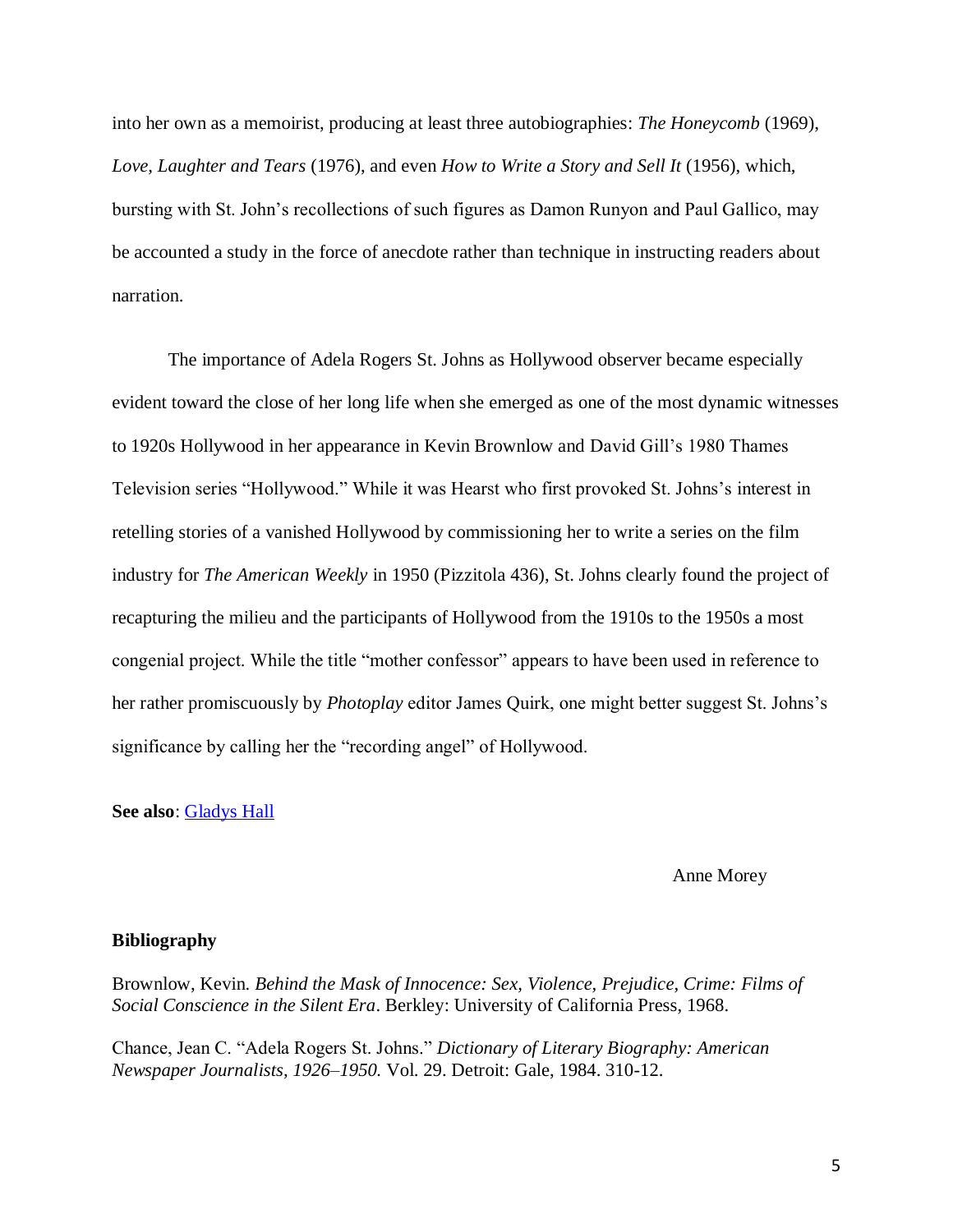Epstein, Edward, and Joe Morella. *The "It" Girl: The Incredible Story of Clara Bow.* New York: Delacourt, 1976.

Lowe, Denise. *An Encyclopedic Dictionary of Women in Early American Films*, *1895–1930*. New York: Haworth, 2005.

Nasaw, David. *The Chief: The Life of William Randolph Hearst*. Boston: Houghton, 2000.

Pizzitola, Louis. *Hearst Over Hollywood: Power, Passion, and Propaganda in the Movies*. New York: Columbia UP, 2002.

St. Johns, Adela Rogers. "The Fan-Letter Bride." *Photoplay* (Aug. 1922): 71+

------. *A Free Soul*. New York: Cosmopolitan Book Corp., 1927.

------. *The Honeycomb*. Garden City, NY: Doubleday, 1969.

------. *How to Write a Story and Sell It*. Garden City, NY: Doubleday, 1956.

- ------."The Last Straw." *Photoplay* (May 1922): 27+
- ------. *Love, Laughter and Tears: My Hollywood Story*. Garden City, NY: Doubleday, 1976.

------."Love o' Women." *International-Cosmopolitan* (Feb. 1926): n.p.

------. "Miss Dumbbell." *Photoplay* (April 1922): 31+.

- ------. *The Single Standard*. New York: Cosmopolitan Book Corp., 1928.
- ------. *The Skyrocket*. New York: Cosmopolitan Book Corp., 1925.

------. "The Worst Woman in Hollywood" *Cosmopolitan* (Feb. 1924): n.p.

# **Archival Paper Collections:**

"Reminiscences of Adela Rogers St. Johns." June 23, 1971. Columbia University, Rare Book & Manuscript Library. <https://clio.columbia.edu/catalog/4073487?counter=1>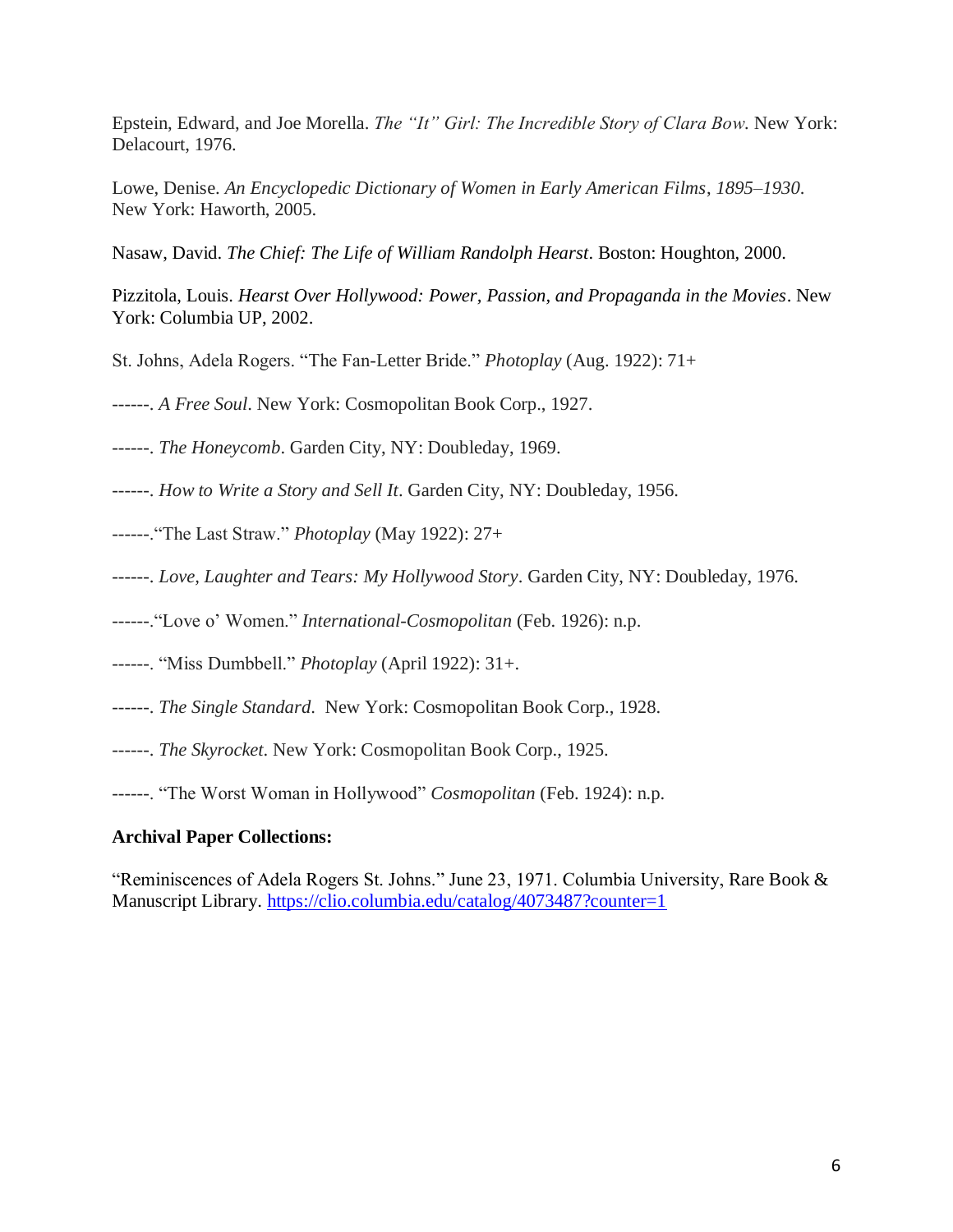# **Filmography**

# **A. Archival Filmography: Extant Film Titles:**

## **1. Adela Rogers St. Johns as Screenwriter**

*Lady of the Night*. Dir.: Monta Bell, adp.: Adela Rogers St. Johns (Metro Goldwyn Pictures US 1925) cas.: Norma Shearer, Malcolm McGregor, George K. Arthur, si, b&w, 35mm., 6 reels, 5419 ft. Archive: ESM, USR.

*The Red Kimono*. Dir.: Walter Lang, prod.: Mrs. Wallace Reid, st: Adela Rogers St. Johns, adp.: Dorothy Arzner (Mrs. Wallace Reid Prod. US 1925) cas.: Priscilla Bonner, Theodore von Eltz, si, b&w, 35mm., 7 reels of 7, 6355 ft. Archive: USW.

*The Wise Guy*. Dir.: Frank Lloyd, adp.: Adela Rogers St. Johns (Frank Lloyd Prod. US 1926) cas.: Mary Astor, James Kirkwood, Betty Compson, si, b&w, 8 reels, 7775 ft. Archive: CAO.

*Children of Divorce*. Dir.: Frank Lloyd, Josef Von Sternberg, sc.: Hope Loring, Louis D. Lighton, Adela Rogers St. Johns (Famous Players-Lasky US 1927) cas.: Clara Bow, Esther Ralston, Gary Cooper, si, b&w, 7 reels, 6662 ft. Archive: USW.

*The Patent Leather Kid*. Dir.: Alfred Santell, sc.: Winifred Dunn, adp.: Adela Rogers St. Johns (First National Pictures US 1927) cas.: Richard Barthelmess, Molly O'Day, si, b&w, 12 reels, 11955 ft. Archive: ITN, USB, USR, USW.

*Lilac Time*. Dir.: George Fitzmaurice, sc.: Carey Wilson, adp: Adela Rogers St. Johns, Willis Goldbeck, au.: Jane Murfin and Jane Cowl (First National Pictures US 1928) cas.: Colleen Moore, Gary Cooper, Burr McIntosh, sd, b&w, 11 reels. 8817 ft. Archives: ESV, GBB, USF, USR, USW.

### **2. Adela Rogers St. Johns as Source Author**

*Broken Laws*. Dir.: Roy Williams Neill, adp.: Marion Jackson, Bradley King, au.: Adela Rogers St. John (Thomas H. Ince Corp. US 1924) cas.: Mrs. Wallace Reid, Percy Marmont, si, b&w, 7 reels, 6,413 ft. Archive: BEB.

*Pretty Ladies*. Dir.: Monta Bell, adp.: Alice D. G. Miller (Metro-Goldwyn Pictures Corp. US 1925) cas.: ZaSu Pitts, Tom Moore, Norma Shearer, si, b&w, 35mm., 6 reels, 5, 828 ft, Archive: ESM.

*Singed*. Dir.: John Griffith Wray, sc.: Gertrude Orr, au.: Adela Rogers St. Johns (Fox Film Corp. US 1927) cas.: Blanche Sweet, Warner Baxter, James Wang, si, b&w, 6 reels, 5790 ft. Archive: USM.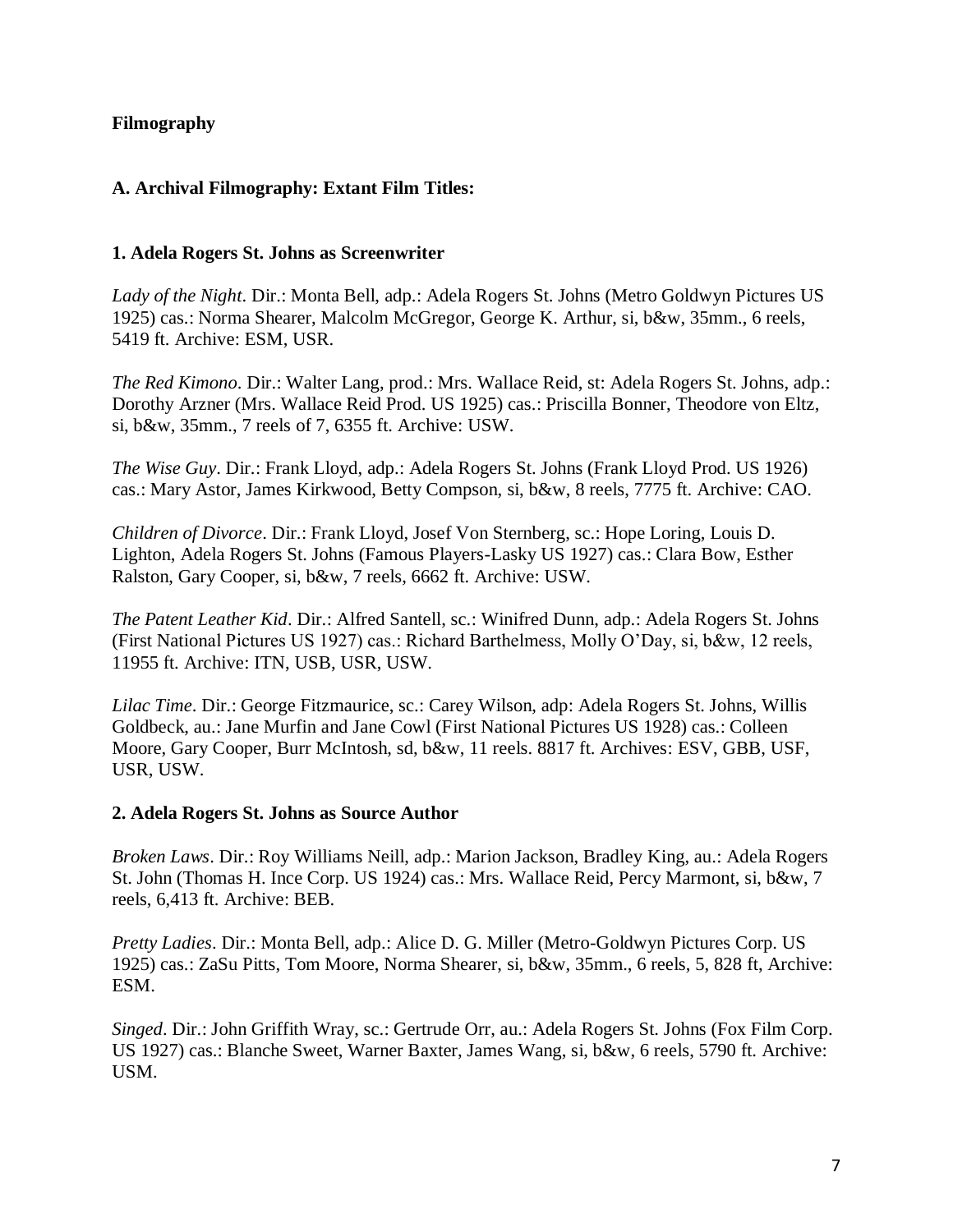*The Single Standard*. Dir.: John S. Robertson, sc.: Josephine Lovett, au.: Adela Rogers St. Johns, ed.: Blanche Sewell (Metro-Goldwyn-Mayer Pictures US 1929) cas.: Greta Garbo, Nils Asther, Johnny Mack Brown, si&so, b&w, 8 reels, 6474 ft. Archive: BEB, USL, USR.

## **B. Filmography: Non-Extant Film Titles:**

### **1. Adela Rogers St. Johns as Screenwriter**

*Old Love for New*, 1918; *Marked Cards*, 1918; *The Secret Code*, 1918; *The Broncho Twister*, 1927; *The Arizona Wildcat*, 1927; *The Heart of a Follies Girl*, 1928.

### **2. Adela Rogers St. Johns as Source Author**

*Inez from Hollywood*, 1924; *The Skyrocket*, 1926.

## **C. DVD Sources:**

*The Red Kimona.* DVD (Kino International 2008)

*Pioneers: First Women Filmmakers.* DVD/Blu-ray (Kino Lorber US 2018) - contains *The Red Kimona*

*The Single Standard*. DVD. (Warner Archive Collection US 2009)

*Lilac Time*. DVD. (Keith Taylor US 2013)

*Children of Divorce.* DVD. (Flicker Alley US 2016)

*Lady of the Night*. DVD. (Warner Archive Collection US 2010)

# **D. Streamed Media:**

*The Red Kimona* (1925) on Amazon Video: [https://www.amazon.com/Red-Kimona-Priscilla-](https://www.amazon.com/Red-Kimona-Priscilla-Bonner/dp/B005DWAPZ0/ref=sr_1_1?s=movies-tv&ie=UTF8&qid=1527776283&sr=1-1&keywords=the+red+kimona+1925)[Bonner/dp/B005DWAPZ0/ref=sr\\_1\\_1?s=movies-tv&ie=UTF8&qid=1527776283&sr=1-](https://www.amazon.com/Red-Kimona-Priscilla-Bonner/dp/B005DWAPZ0/ref=sr_1_1?s=movies-tv&ie=UTF8&qid=1527776283&sr=1-1&keywords=the+red+kimona+1925) [1&keywords=the+red+kimona+1925](https://www.amazon.com/Red-Kimona-Priscilla-Bonner/dp/B005DWAPZ0/ref=sr_1_1?s=movies-tv&ie=UTF8&qid=1527776283&sr=1-1&keywords=the+red+kimona+1925)

*The Red Kimona* (1925) on Kanopy:<https://www.kanopy.com/product/red-kimona>

# **CREDIT REPORT**

While AFI does not list St. Johns as a writer on *Children of Divorce* (1927), Denise Lowe lists her as a writer and Edward Epstein and Joe Morella's *The "It" Girl: The Incredible Story of*